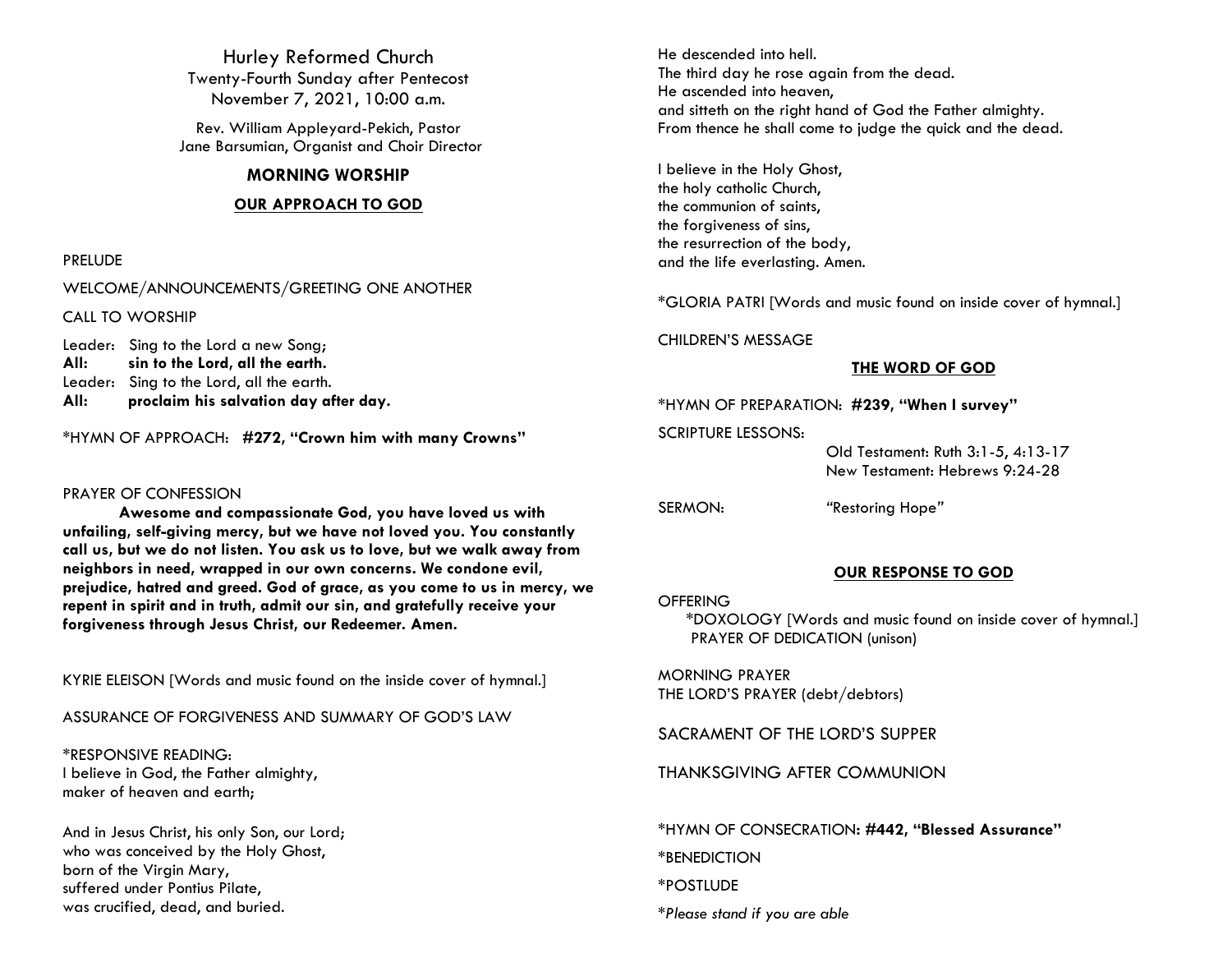#### **Welcome to Hurley Reformed Church!**

With joy we welcome your presence among us today. Let the words of the psalmist set the tone of our worship: "Sing praises to the LORD, O you faithful ones, and give thanks to his holy name--joy comes with the morning" (Psalm 30:4-5 NSRV)

**In Person and Zoom Worship** happens at 10am!

**Ushers assisting in the service** are Glen Decker and Tom Harkin.

**Mission of the month-** Samaritan's Purse

**Flowers on the Alter** are provided by The Croswell's

**Please join us** in Schadewald Hall after worship for refreshments! Thank you to Ron Chrisey for providing them this week!

**Reach out to those who need your support in their day to day needs:**  Judy Bell (Terry Gaffken's mom) needs prayers; Shirley Ruth is in Golden Hill; Bev Roosa is at the Terraces at Brookmeade; Fred Horvers is at TenBroeck; Lori Pinkham is in Wingate at Ulster; Anthony DiPietro (son of MaryAnn DiPietro); Marie Dressel; Steve Kurtz who is back at Albany Med; Muriel Ferraro is rehabbing at Thompson House.

**Audio recordings** of the weekly sermon are available on our website, HurleyReformedChurch.org.

## **Hurley Reformed Church**

**Staff**

11 Main Street, PO Box 328, Hurley NY 12443 845-331-4121 www.HurleyReformedChurch.org

Rev. William Appleyard-Pekich Tara Lockart- Church Secretary pastor@HurleyReformedChurch.org admin@HurleyReformedChurch.org

Organist/Choir Director – Treasurer – Arlene Cotich Jane Barsumian, M.Ed.

# **Consistory 2021**

Douglas Constant, *Senior Elder*, *Classis Delegate* Allan Dumas Dennis Croswell, *Youth Ministry* Christopher Decker, *Information* Glenn Decker, *Finance Technology* Sandra Emrich, *Program & Activities* David Kent, *Worship* Thomas Harkin Robert Kindt James Pirro, *Property & Maintenance* Lisa Longto, *Clerk*

## **Elders Deacons**

Hours: T,W,TH,F, 9-2

Linda Moon, *Missions*

Rev. Charles E. Stickley, *Pastor Emeritus*

**Stickley Gardens Columbarium . . .** A sacred place of beauty and contemplation. (*Located on the south lawn of the church.)* 

The lone candle on the chancel is our Peace Candle. It represents this church's support for the men and women in military service, and our prayer that one day we will live in a world where their sacrifice is no longer needed.



Hurley Reformed Church Hurley, New York

# The Rev. William Appleyard-Pekich Minister of Word and Sacrament

*Welcome*

*May the doors of this church be wide enough to receive all who need human love and fellowship, and a Father's care; and narrow enough to shut out all envy and hate.*

*Enter to Worship Depart to Serve*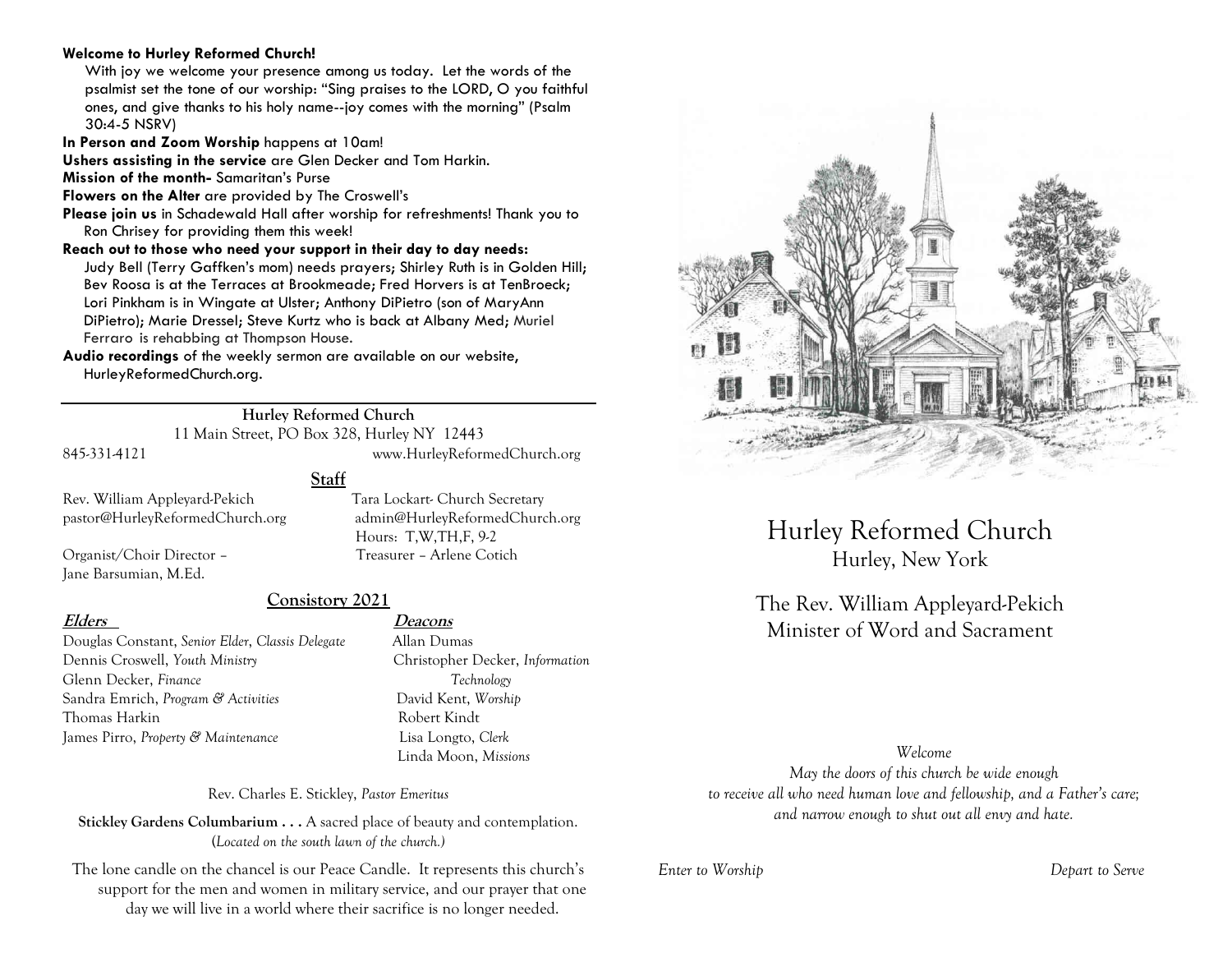# **#272 Crown him with many Crowns**

Crown Him with many crowns The Lamb upon the throne Hark How the heav'nly anthems drowns All music but its own! Awake, my soul And sing Of Him Who died for thee And hail Him as thy matchless King Thru all eternity .

Crown him the Lord of love! Behold his hands and side,-- Rich wounds, yet visible above, In beauty glorified: No angel in the sky Can fully bear that sight, But downward bends his wondering eye At mysteries so bright!

Crown him the Lord of Life! Who triumphed o'er the grave, Who rose victorious to the strife For those he came to save; His glories now we sing Who died, and rose on high. Who died, eternal life to bring And lives that death may die.

Crown him the Lord of heaven! One with the Father known, One with the Spirit, through him given From yonder glorious throne! To Thee be endless praise, For Thou for us hast died. Be Thou, O Lord, thro' endless days Adored and magnified!

# **#239 When I survey**

When I survey the wondrous cross On which the Prince of glory died, My richest gain I count but loss, And pour contempt on all my pride.

Forbid it, Lord, that I should boast, Save in the death of Christ my God! All the vain things that charm me most, I sacrifice them to His blood.

See from His head, His hands, His feet, Sorrow and love flow mingled down! Did e'er such love and sorrow meet, Or thorns compose so rich a crown?

Were the whole realm of nature mine, That were a present far too small; Love so amazing, so divine, Demands my soul, my life, my all.